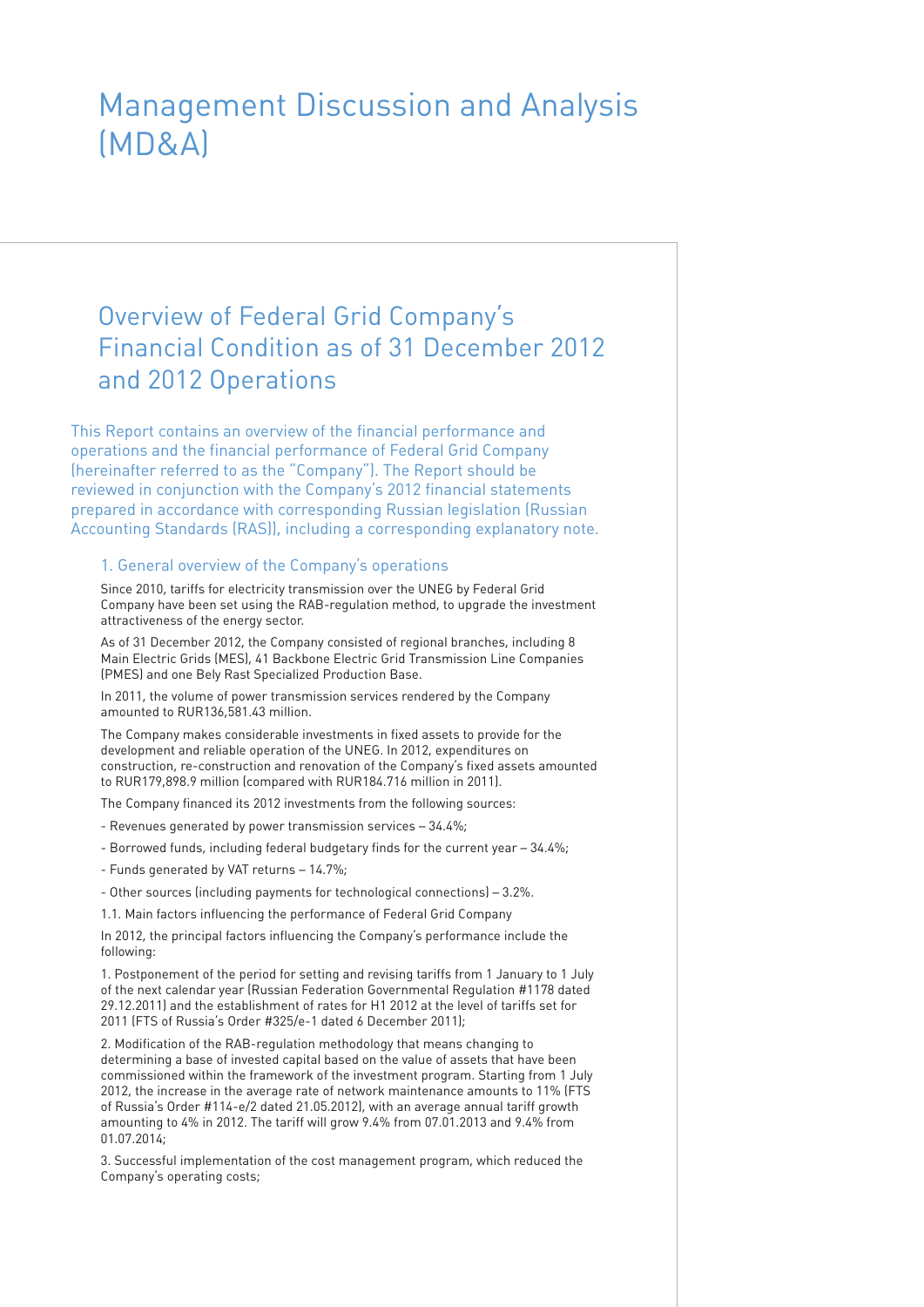4. A write-off of negative differences resulting from the mark-to-market revaluation of securities that are listed on the market (primarily JSC Inter RAO UES shares);

5. Accrual of provisions for the devaluation of financial investments (not subject to revaluation at market value) (bills owned by LLC Energo-Finans, equity investments in the shares of JSC Mobile GTES);

6. A negative balance of operations involving the establishment and recovery of the bad debt reserve (mainly due to revaluation, at current market value, of energy companies' shares which were on the balance of the Index of Energy of Federal Grid Company and accrued interest on LLC Energo-Finans' bills);

7. Reflection of the revaluation of fixed assets.

# 2. The Company's financial results 2.1. Key financial results

| Revenues and expenses related to usual business<br>operations | 2012           | 2011          | Change,<br><b>RUR</b> million | Change, %  |
|---------------------------------------------------------------|----------------|---------------|-------------------------------|------------|
| Revenues from core operations,                                | 138,836.49     | 138,136.62    | 699.87                        | 0.51%      |
| Including:                                                    |                |               |                               |            |
| Power transmission services                                   | 136,581.43     | 134,875.49    | 1,705.94                      | 1.26%      |
| Other operations                                              | 2,255.06       | 3,261.12      | $-1,006.06$                   | $-30.85%$  |
| Prime cost of core operations,                                | $-106,617.78$  | $-84,174.33$  | $-22,443.45$                  | 26.66%     |
| Including:                                                    |                |               |                               |            |
| Power transmission services                                   | $-105,606.53$  | $-83,201,43$  | $-22,405.10$                  | 26.93%     |
| Other operations                                              | $-1,011.25$    | $-972.90$     | $-38.35$                      | 3.94%      |
| Administrative costs                                          | $-9,855.05$    | $-8,726.03$   | $-1,129.02$                   | 12.94%     |
| Sales profit                                                  | 22,363.66      | 45,236.25     | $-22,872.59$                  | $-50.56%$  |
| <b>Other income and expenses</b>                              |                |               |                               |            |
| Interest receivable                                           | 4,198.54       | 3,971.45      | 227.09                        | 5.72%      |
| Interest payable                                              |                |               |                               |            |
| Income from participation in other organizations              | 181.40         | 264.86        | $-83.47$                      | $-31.51%$  |
| Other income                                                  | 109,176.48     | 171,434.39    | $-62257.91$                   | $-36.32%$  |
| Other expenses                                                | $-150, 152.17$ | $-209,462.53$ | 59,310.36                     | $-28.32%$  |
| <b>Profit (loss) before taxation</b>                          | $-14,232.10$   | 11,444.41     | $-25,676.51$                  | 2.24 times |
| Postponed tax assets                                          | $-62.49$       | 46.16         | $-108.65$                     | 2.36 times |
| Postponed tax liabilities                                     | $-8,736,34$    | $-5.544.81$   | $-3,191.53$                   | 57.56%     |
| Current profit tax                                            | $-1,470.68$    | $-8,389.54$   | 6,918.86                      | $-82.47%$  |
| Other similar mandatory payments                              | $-0.30$        | $-3.37$       | 3.07                          | $-91.01%$  |
| Adjusted profit tax for the preceding periods                 |                | $-21,21$      | $-21,21$                      | 100%       |
| Net profit (loss) for the period                              | $-24,501.92$   | $-2,468.36$   | $-22,033.56$                  | 8.92 times |
| <b>Adjusted net profit</b>                                    | 13,413.35      | 33,686.63     | $-20.273.28$                  | $-60.18%$  |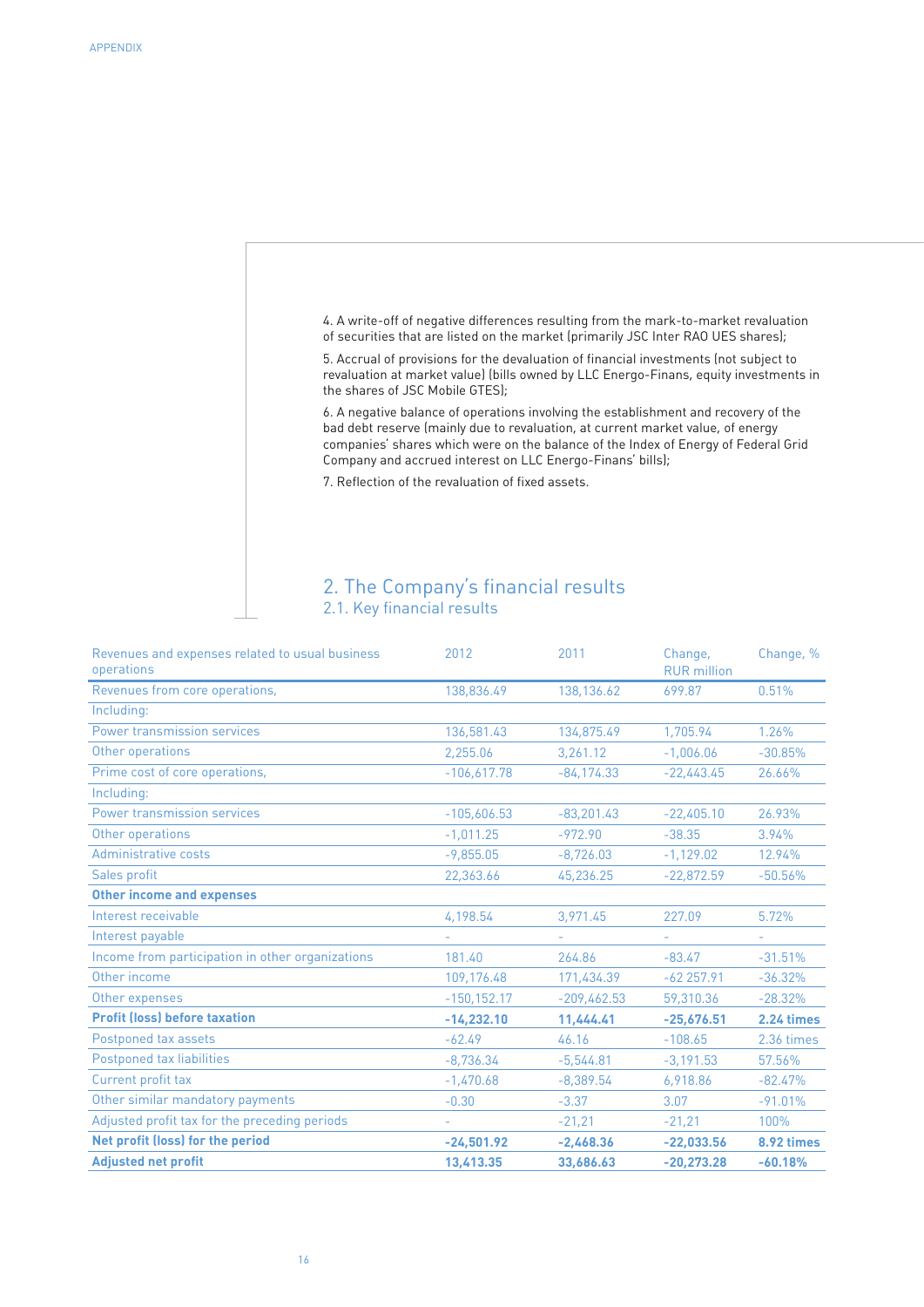### 2.2. Revenues generated by power transmission services

|                                                                                 | 2012       | 2011       | Change,<br><b>RUR</b> million | Change, % |
|---------------------------------------------------------------------------------|------------|------------|-------------------------------|-----------|
| <b>Revenues generated by power transmission</b><br><b>services</b>              | 136,581.43 | 134,875.49 | 1.705.94                      | 1.26%     |
| Including:                                                                      |            |            |                               |           |
| Payments for the maintenance of UNEG power<br>facilities                        | 125,671.68 | 120,993.70 | 4,677.98                      | 3.87%     |
| Payments for normative in-process losses in<br>$+$ $\sim$ $\sqrt{1}$ $\sqrt{1}$ | 10,909.75  | 13,881.80  | $-2.972.05$                   | $-21.41%$ |

the UNEG

An analysis of the 2011-2012 period demonstrates increased revenues generated by power transmission services.

Compared with 2011, revenues generated by power transmission services in 2012 grew RUR1.706 million, including:

— A RUR4,677.98 million increase in revenues related to power grid facility maintenance, mainly due to the growth in tariffs for power transmission through the UNEG starting from 01.01.2012;

— A RUR2, 972.05 million decline in revenues for the compensation of normative losses, due to a reduction in loss limits that are compensable to consumers, from 4.84% to 4.49%.

In 2012, revenues generated by the Company's core regulated operations (excluding revenues from technological connections) made up 98.38% of the Company's total revenues.

# 2.3. The prime cost of core operations

|                                                             | 2012       | $%$ of<br>the total | 2011      | $%$ of<br>the total | Change, % |
|-------------------------------------------------------------|------------|---------------------|-----------|---------------------|-----------|
| Cost element                                                |            |                     |           |                     |           |
| Depreciation of fixed assets                                | 58,993.16  | 55%                 | 39,784.23 | 47%                 | 48%       |
| Purchase of energy and capacity                             | 11,662.11  | 11%                 | 12,183.17 | 14%                 | $-4\%$    |
| Labor compensation costs and social<br>expenses             | 18,070.83  | 17%                 | 15,836.01 | 19%                 | 14%       |
| <b>Repair and maintenance</b>                               | 5,446.32   | 5%                  | 5,291.12  | $6\%$               | 3%        |
| Costs related to the purchase<br>of raw stuff and materials | 2.702.35   | 3%                  | 2,423.74  | 3%                  | 11%       |
| Costs related to property insurance                         | 893.58     | $1\%$               | 848.04    | 1%                  | 5%        |
| Lease costs                                                 | 1.189.54   | $1\%$               | 1.092.19  | 1%                  | 9%        |
| Costs related to security provisions                        | 1.692.98   | 2%                  | 1,527.49  | 2%                  | 11%       |
| Electric energy transit services                            | 1,740.50   | 2%                  | 1,329.47  | 2%                  | 31%       |
| Other costs                                                 | 4,226.41   | 4%                  | 3,858.87  | 5%                  | 10%       |
| <b>Total prime cost</b>                                     | 106,617.78 | 100%                | 84,174.33 | 100%                | 27%       |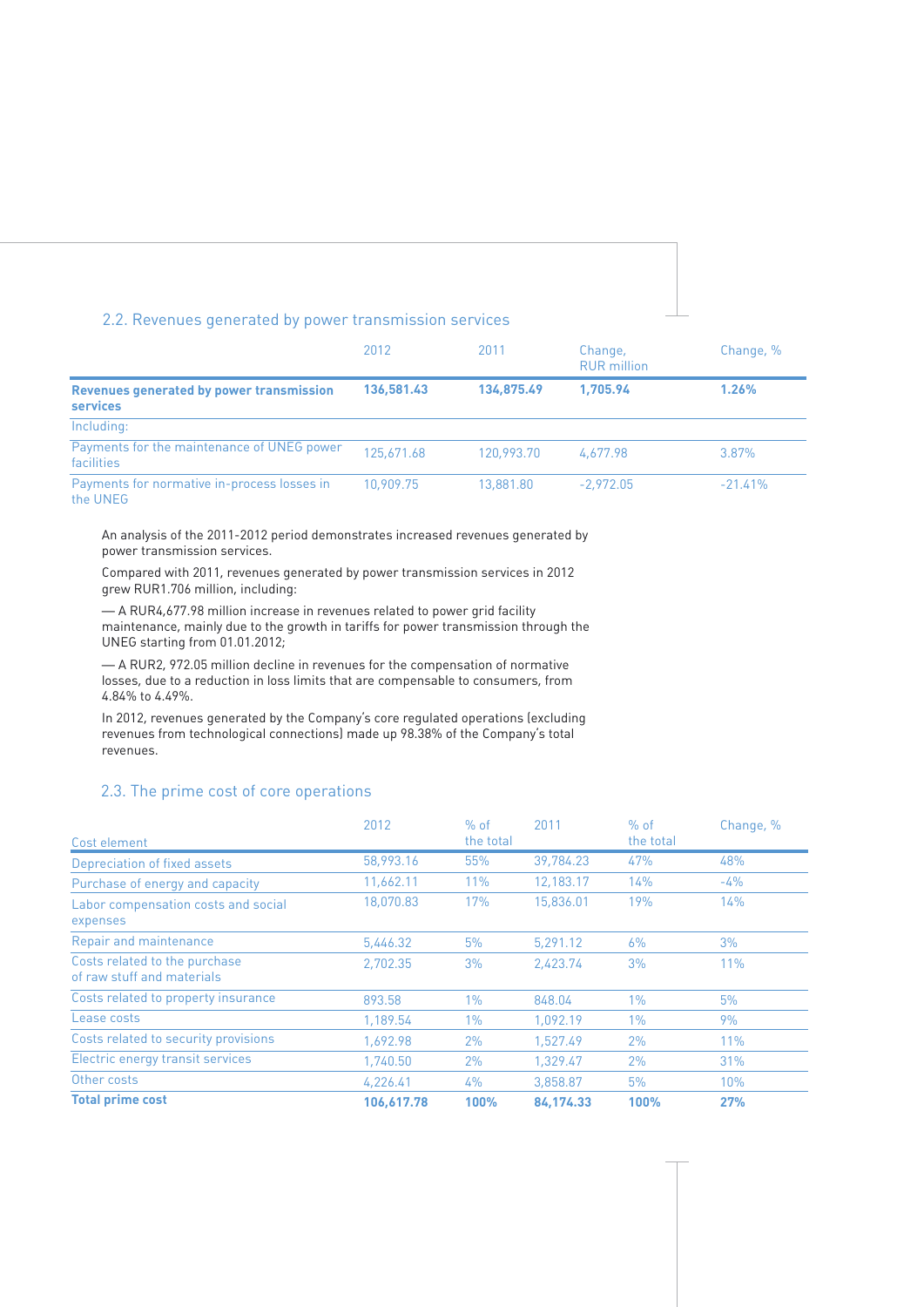#### 2.3.1. Depreciation of fixed assets

Compared with 2011, depreciation charges grew 48% in 2012.

The 2012 growth in depreciation costs occurred due to accrued depreciation from new power grid facilities commissioned within the framework of implementing the Company's investment program and the revaluation of fixed assets.

#### 2.3.2. Purchase of energy and capacity

In 2012, costs related to the purchase of energy and capacity fell 4% compared with the similar period in the preceding year. This was due to the optimization of power flows and the ongoing energy saving program, which enabled the actual percentage of losses in Federal Grid Company's networks to be reduced to 4.24% and resulted in a RUR521 million decline in the costs related to the purchase of electric energy and capacity to compensate for transmission losses, compared with 2011.

#### 2.3.3. Labor compensation costs and social expenses

The 14% growth in labor compensation costs and social expenses occurred due to: (1) an increase in the number of employees employed to ensure the functioning of commissioned electric grid facilities and (2) the quarterly indexation of production employees' salaries, which are performed in accordance with the actual growth in the consumer price index, in accordance with Tariff Agreement adopted by the Company and the policy of maintaining employees' real income level and (3) an increase in insurance premiums due to legislative changes (increased regulatory framework from RUR463 thousand to RUR512 thousand and the establishment of insurance premiums at a rate of 10% of the payments in excess of the limit value of the framework).

### 2.3.4. Repair and maintenance

The 3% increase in repair and maintenance costs in 2012 compared with 2011 occurred due to inflationary factors, as adjusted by savings via procurement procedures.

### 2.3.5. Cost of raw stuff and materials

In 2012, costs related to the purchase of raw stuff and materials grew 11% compared with 2011, which occurred due to increased costs for raw stuff and materials, fuel for vehicles due to inflationary factors, and the cost of work clothing, because of the growth in production staff, including for newly commissioned electric grid facilities.

### 2.3.6. Property insurance costs

In 2012, property insurance costs increased 5% due to the expansion of the list of insured production equipment (due to commissioning), as well as insurance for assets under construction.

#### 2.3.7. Lease costs

In 2012, lease costs increased 9% compared with 2011. This was primarily due to an increase in lease payments under the contract for utilizing electric grid facilities of JSC Yantarenergo, a growth in the property lease costs for commissioned wireless communication networks. Also, there was an increase in land lease fees due to tariff indexation by local authorities.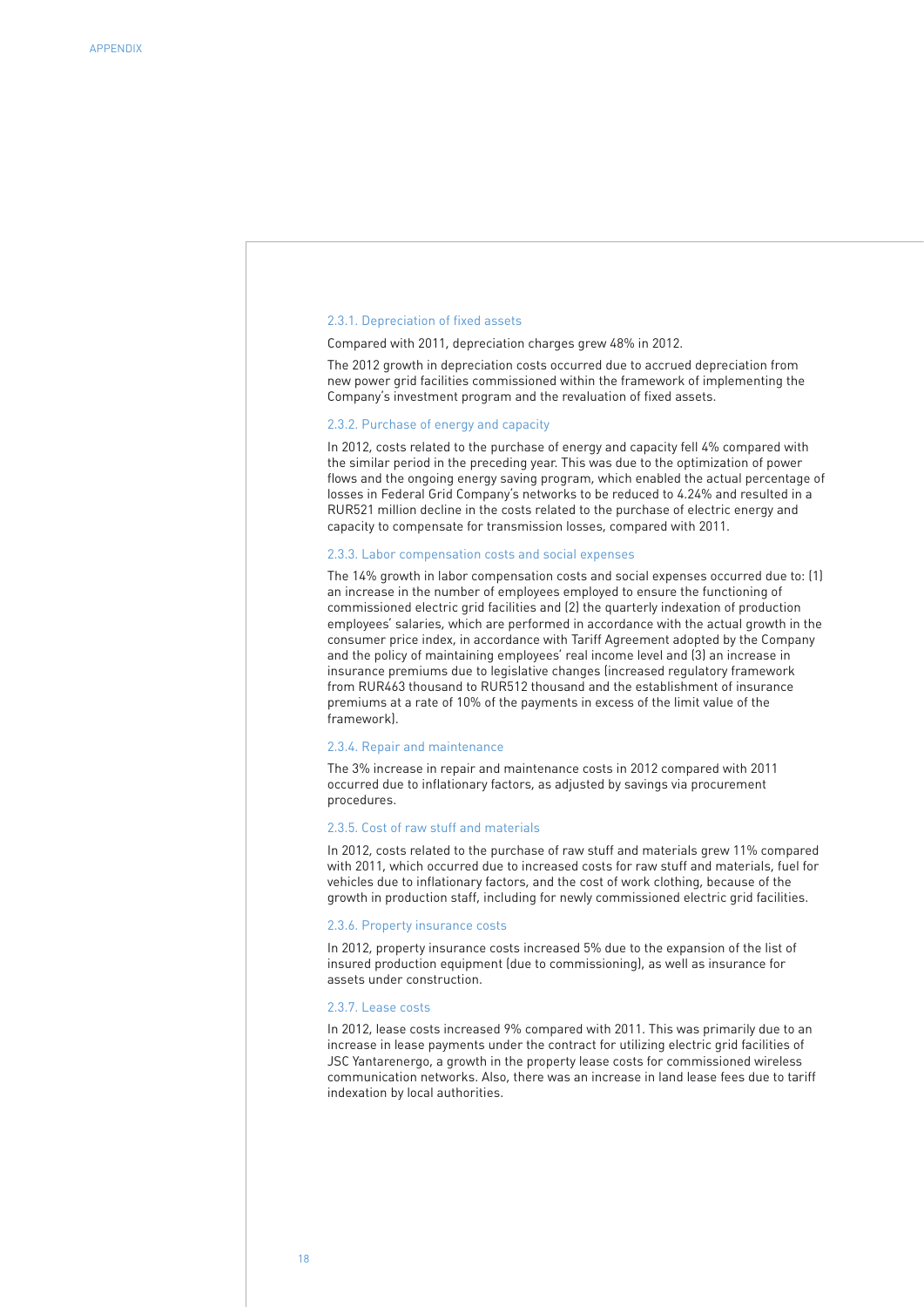### 2.3.8. Costs related to security provisions

The 11% year-on-year growth in costs related to security provisions was caused by an increase in the number of protected facilities, including for newly commissioned ones, as part of the Company's large-scale investment program, upgrading the physical security of facilities, introducing the Integrated Automated Security Management System (IASMS) at the Company's power facilities and Unified Security Control Center (USCC) and by implementing a program to protect UNEG facilities against terrorism.

### 2.3.9. Expenditures on electric energy transit services

In 2012, expenditures on electric energy transit services grew 31% compared with 2011, which was due to increased power flow through foreign energy systems, as well as a significant 16% indexation of tariffs for electric energy transit through the UES grids of Kazakhstan.

### 2.3.10. Other costs

In 2012, other costs grew 10% as compared with 2011, due to conducting a power survey (power audit) of electric grid facilities in the reporting year within the framework of the energy saving and efficiency program, as well as due to measures to establish protective zones.

| Cost element                                       | 2012     | % of total | 2011     | % of total | Change, %. |
|----------------------------------------------------|----------|------------|----------|------------|------------|
| Labor compensation costs and social expenses       | 2,240.30 | 23%        | 2,269.88 | 26%        | $-1.3%$    |
| Insurance premiums                                 | 309.11   | 3%         | 181.12   | 2%         | 71%        |
| Information services and software-related<br>costs | 1,250.34 | 13%        | 1.199.94 | 14%        | 4%         |
| Depreciation of fixed and<br>non-tangible assets   | 1.247.54 | 13%        | 993.70   | 11%        | 26%        |
| Property tax                                       | 1,286.99 | 13%        | 795.40   | 9%         | 62%        |
| <b>General production services</b>                 | 764.90   | 8%         | 667.40   | 8%         | 15%        |
| Tangible costs                                     | 392.18   | 4%         | 335.80   | $4\%$      | 17%        |
| Lease costs                                        | 668.22   | 7%         | 543.80   | 6%         | 23%        |
| Insurance costs                                    | 6.66     | 0.1%       | 6.30     | 0.1%       | 5.7%       |
| Costs related to security provisions               | 52.13    | 0.5%       | 40.90    | 0.5%       | 27%        |
| <b>Telecommunication services</b>                  | 367.31   | 4%         | 303.30   | 3%         | 21%        |
| <b>Consultancy services</b>                        | 115.90   | $1\%$      | 302.50   | 3%         | $-62%$     |
| R&D costs                                          | 142.84   | $1\%$      | 201.90   | 2%         | $-29%$     |
| Other costs                                        | 1,010.63 | 10%        | 884.09   | 10%        | 14%        |
| <b>Total administrative costs</b>                  | 9,855.05 | 100%       | 8,726.03 | 100%       | 13%        |
| <b>Administrative costs excluding depreciation</b> | 7.320.52 |            | 6,936.93 |            | 6%         |

### 2.4. Administrative costs

**charges**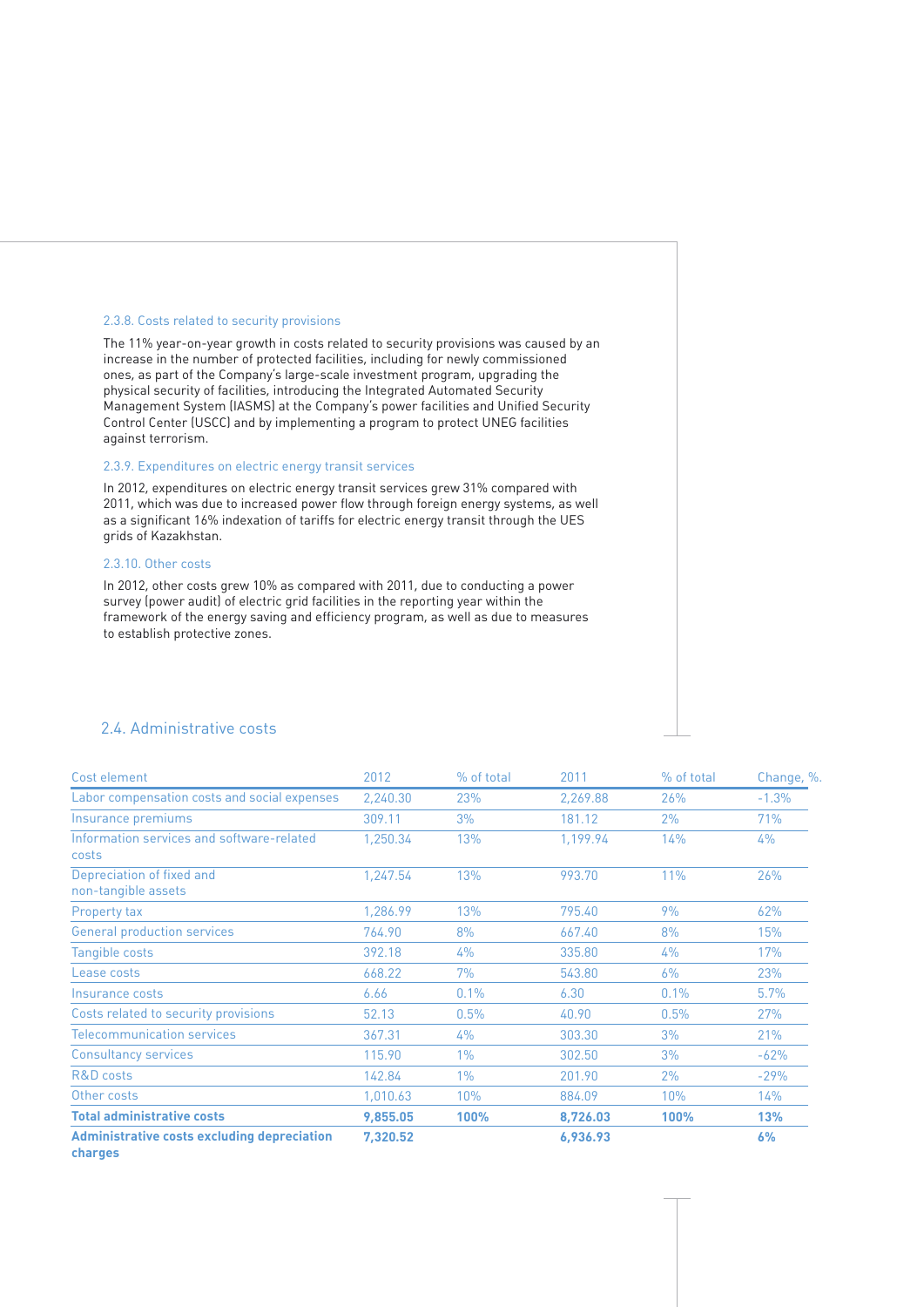# 2.4.1. Labor compensation costs and social expenses РLabor compensation costs fell 1.3% in 2012 compared with 2011 due to optimizing the number of managerial staff. 2.4.2 Insurance premiums In 2012, insurance premiums grew 71% as compared with 2011 due to legislative changes (an increase in the regulatory framework for insurance premiums from RUR463 thousand to RUR512 thousand and the establishment of insurance premiums at the rate of 10% of the payments in excess of the limit value of the framework). 2.4.3. Information services and software-related costs During the reporting year, costs related to information services grew 4% due to commissioning new information programs that provide control over the Company's obligations and their compliance with financing limits. 2.4.4. Depreciation of fixed and non-tangible assets The 26% increase in depreciation costs was caused by fixed asset revaluation. 2.4.5. Property tax The 62% increase in property tax (compared with 2011) was caused by commissioning new UNEG facilities and revaluing fixed assets (in accordance with the accounting policy, the cost item in question fully reflects property tax, including the tax imposed on the Company's production assets). 2.4.6. Production services The 15% growth in costs related to production services was caused by an increase in transportation costs not related to the transport of goods, legal services, with a simultaneous reduction in audit services at the end of competitive procedures, as well as advertising costs, including participation in exhibitions and fairs. 2.4.7. Tangible costs The 17% growth in tangible costs in 2012 (compared with 2011) was caused by an increase in operating costs to maintain the backup data processing center, as well as intercom and video-conferencing maintenance costs. 2.4.8. Lease costs The 23% increase in lease costs in 2012 compared with 2011 was due to increased spending on counter-lease contracts for fiber-optic communications and the change in contractual relationships with the owner of the leased building (9 Bolshoy Nikolovorobinskiy Lane), in terms of increasing the number of leased areas and their sub-leasing to JSC ECMC UES. 2.4.9. Insurance costs The 5.7% growth in insurance costs compared with 2011 was caused by increased costs of liability insurance, associated with increased personal responsibility for members of the Board of Directors, members of the Management Board, the Chief Accountant and officials of Federal Grid Company, due to the planned implementation of numerous strategic transactions. 2.4.10. Communication services The 21% increase in communication costs in 2012 compared with 2011 was caused by indexing communication operators' tariffs and commissioning new satellite communication systems. 2.4.11. Consulting services The 62% decrease in consulting services occurred due to a reduction in the number of consulting companies involved and the performance of necessary work in-house by corporate employees.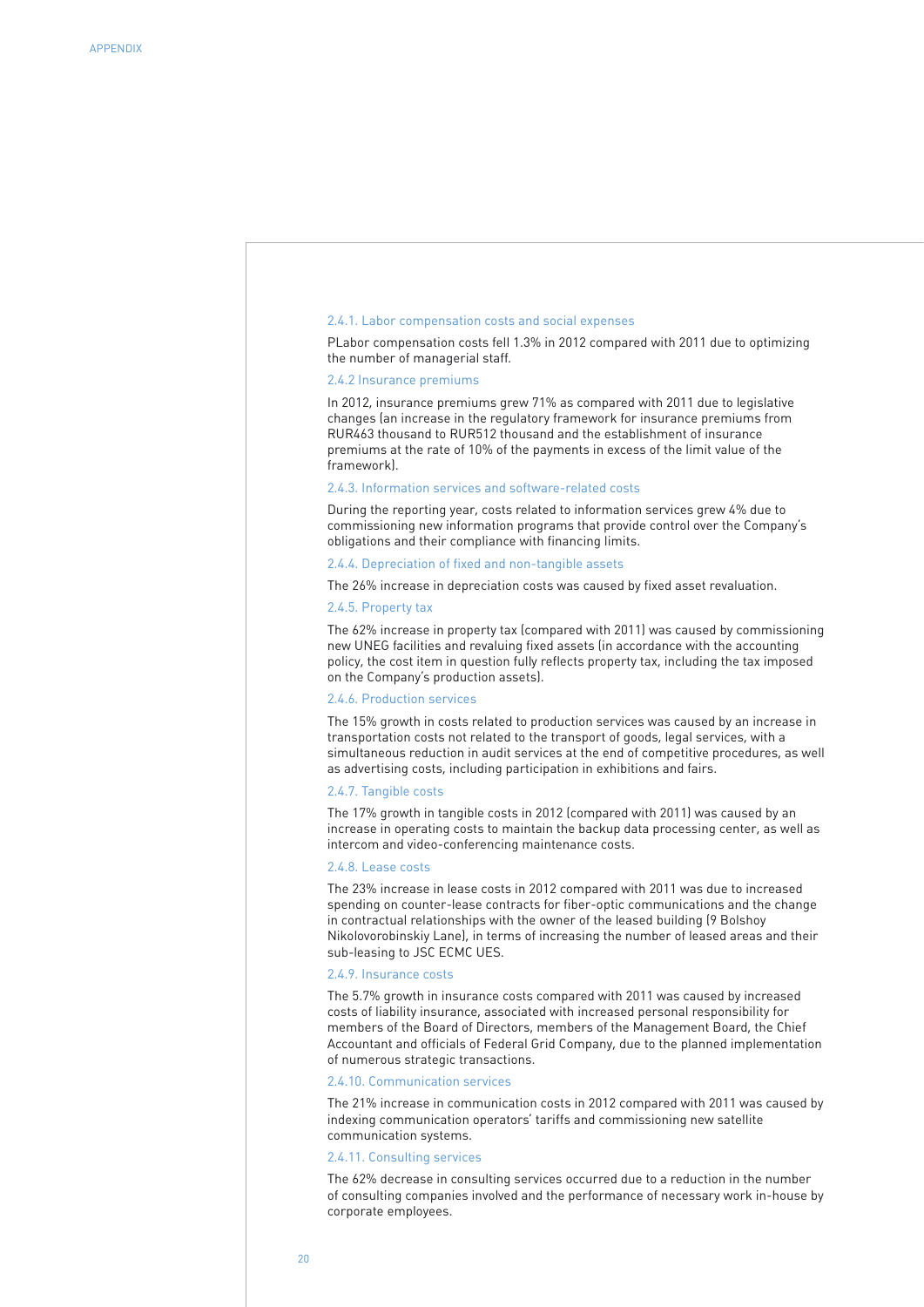### 2.4.12. Research and development (R & D) costs

The 29% decrease in R&D costs in 2012 (compared with 2011) was caused by a one-time write-off of R&D in 2011 with a positive result, on which patents were not issued.

#### 2.4.13. Other administrative costs

The 14% increase in other administrative costs in 2012 (compared with 2011) was primarily caused by an increase in costs related to medical insurance and non-State retirement insurance to upgrade employees' social protection.

The growth of administrative costs (excluding depreciation charges and property tax) at the end of 2012 amounted to 6% compared with 2011, which corresponds to the inflation rate.

#### 2.5. Profits from core operations

The 50.5% decrease in profits from core operations in 2012 compared with 2011 was caused by maintaining the Company's revenues at the 2011 level (an increase of 0.51%), which was due to the postponement of tariff indexation for electricity transmission from 1 January to 1 July, with a simultaneous growth rate in prime cost and administrative costs primarily due to increased costs, associated with the ownership of property - depreciation charges and property tax.

### 2.6. Interest receivable and interest payable

Interest receivable is composed of income generated by debt financing and revenues generated by depositing free cash in bank accounts and deposits. In 2012, the amount of interest income increased 5.7% compared with 2011 as a result of measures aimed at upgrading the efficiency of the Company's current assets management, which generated additional revenue in the amount of RUR227 million compared with 2011.

Due to changes in the Company's accounting policy, interest costs have been capitalized and included in the cost of construction titles since 2010. This explains why interest payable is not reflected in the corresponding line of the report.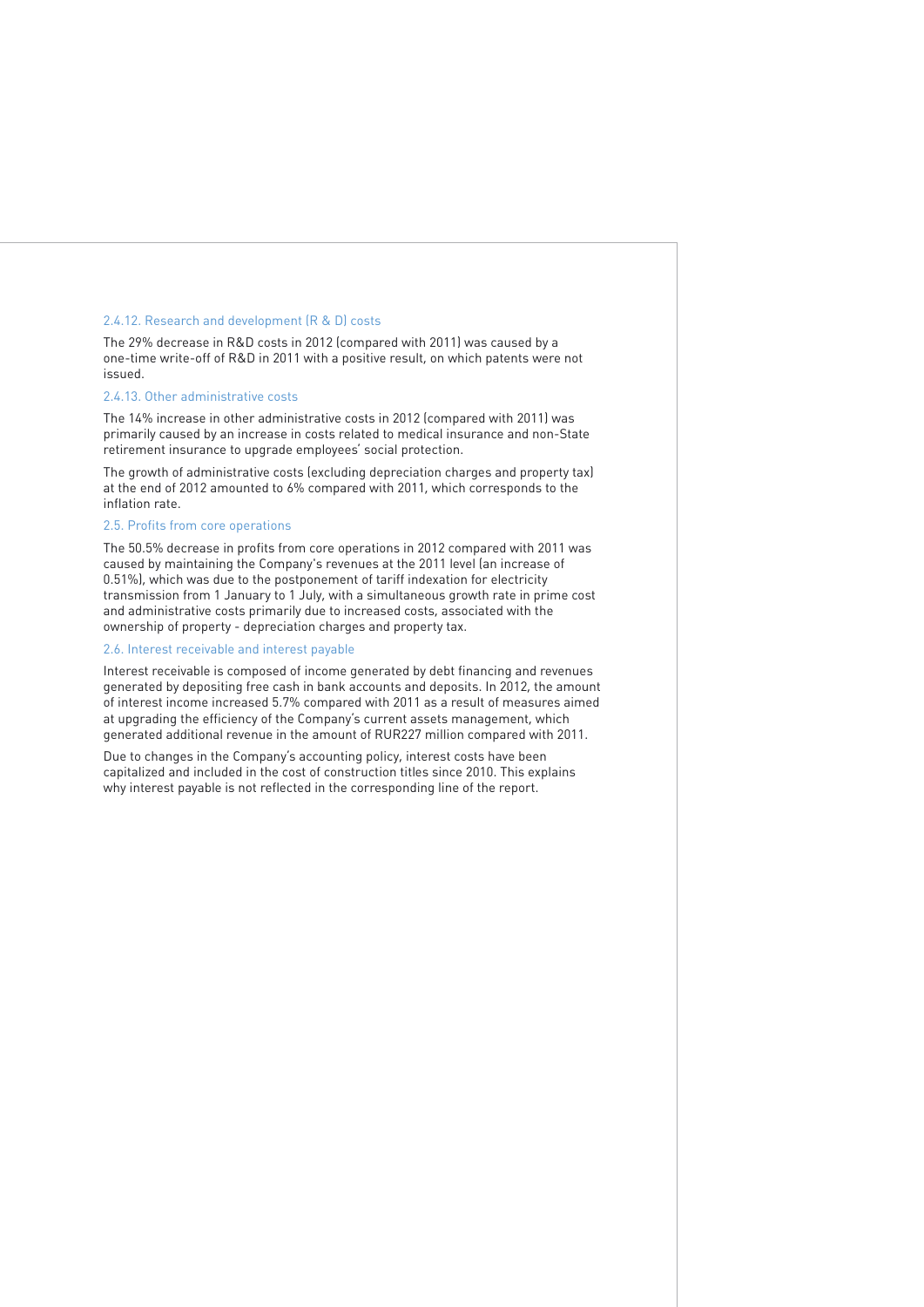# 2.7. Other income

| <b>Description</b>                                                                                                 | 2012       | 2011       | Change, RUR million | Change, %  |
|--------------------------------------------------------------------------------------------------------------------|------------|------------|---------------------|------------|
| Discharge of bills                                                                                                 | 96,734.8   | 77,486.0   | 19,248.8            | 24.8%      |
| Income from the withdrawal of financial<br>investments                                                             |            | 78,669.8   | $-78,669.8$         | $-100.0\%$ |
| Income from had debt<br>reserve recovery                                                                           | 9,378.1    | 8 4 2 4 1  | 954.0               | 11.3%      |
| Income from financial investment reserve<br>recovery                                                               | 37.8       | 2,892.4    | $-2,854.6$          | $-98.7%$   |
| Charges, fines, penalties                                                                                          | 776.3      | 771.4      | 4.9                 | 0.6%       |
| Previous years' earnings revealed in the<br>reporting year                                                         | 769.4      | 110.0      | 659.4               | 599.2%     |
| Reserve recovery<br>from a decrease in software<br>licensing costs                                                 |            | 661.2      | $-661.2$            | $-100.0\%$ |
| Revenues in the form of the cost of material<br>assets, which were derived from the<br>liquidation of fixed assets | 563.3      | 410.9      | 152.4               | 37.1%      |
| Extraordinary income from insured events                                                                           | 96.5       | 986.5      | $-890.0$            | $-90.2%$   |
| Income from the revaluation of fixed assets                                                                        | 414.3      | 679.7      | $-265.4$            | $-39.0%$   |
| Income from the realization of material assets                                                                     | 222.7      | 156.2      | 66.6                | 42.6%      |
| Other income                                                                                                       | 183.28     | 186.19     | $-3.1$              | $-1.7%$    |
| <b>Total other income</b>                                                                                          | 109,176.48 | 171,434.39 | $-62,257.9$         | $-36.3%$   |

In 2012, the Company's other income decreased 36.3% compared with 2011, mainly due to the fact that the sale/exchange of generating companies' shares for shares of JSC Inter RAO UES was reflected in 2011 operations.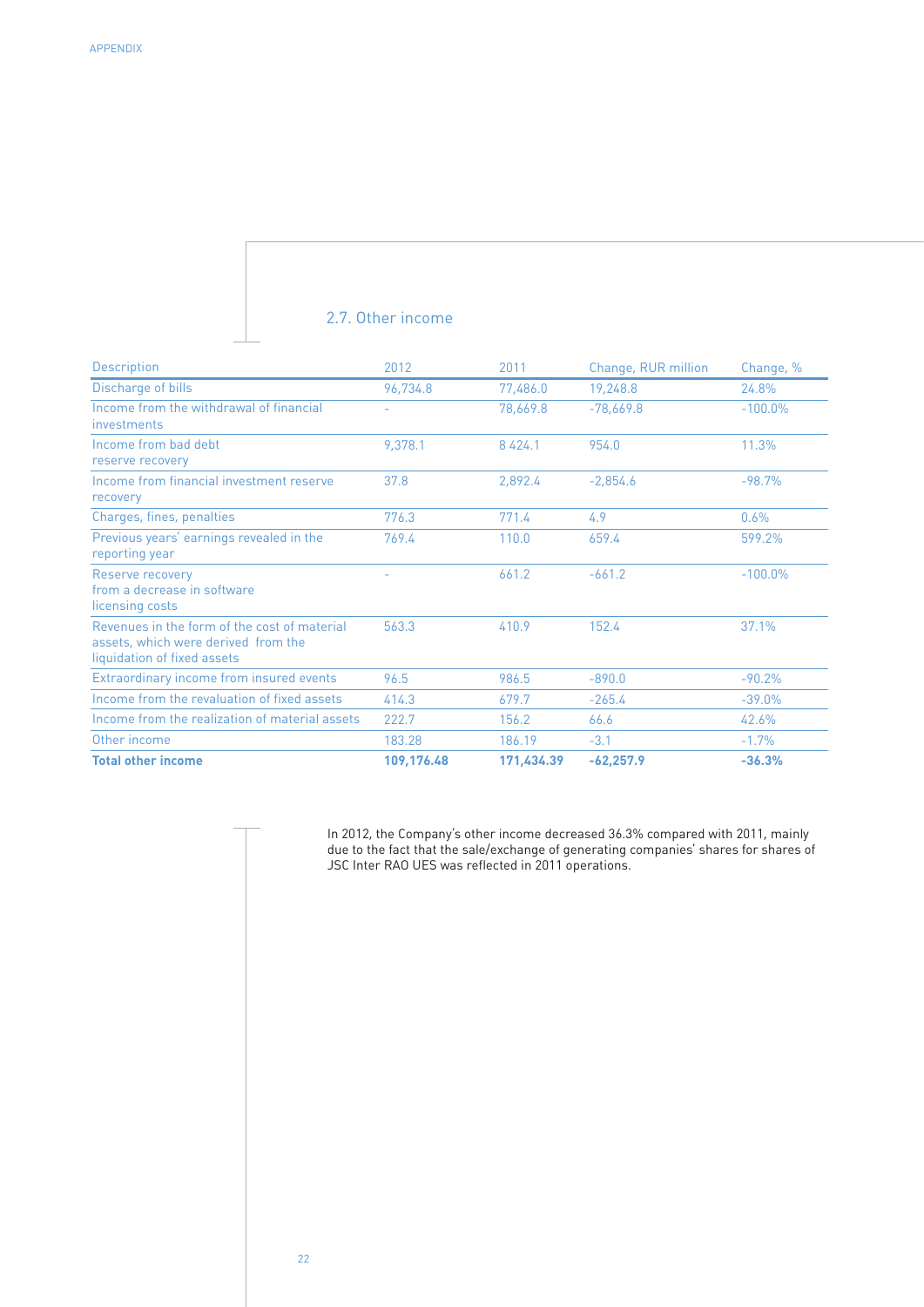## 2.8. Other costs

| <b>Description</b>                                                                            | 2012       | 2011       | Change, RUR million | Change, % |
|-----------------------------------------------------------------------------------------------|------------|------------|---------------------|-----------|
| Costs associated with the withdrawal of<br>financial investments                              |            | 79,186.7   | $-79.186.7$         | $-100%$   |
| Discharge of bills                                                                            | 96,734.8   | 77,501.5   | 19,233.3            | 25%       |
| <b>Bad debt reserves</b>                                                                      | 19,355.3   | 20,151.3   | $-796.0$            | $-4\%$    |
| Negative difference from the mark-to-market<br>revaluation of shares                          | 17,031.5   | 24,822.9   | $-7791.4$           | $-31%$    |
| Reserve for the devaluation of financial<br>investments                                       | 9.564.2    | 1,590.9    | 7,973.4             | 501%      |
| Costs associated with the revaluation of fixed<br>assets                                      | 1.794.5    | 2.247.3    | $-452.8$            | $-20%$    |
| Write-off of fixed assets and construction in<br>progress                                     | 1,735.4    | 698.1      | 1 0 3 7 . 3         | 2.4 times |
| Losses associated with emergency conditions                                                   | 864.4      | 94.2       | 770.2               | 9 times   |
| Previous years' earnings revealed in the<br>reporting year                                    | 734.1      | 125.9      | 608.2               | 5.8 times |
| Costs of securities issue and servicing                                                       | 308.3      | 221.4      | 86.8                | 39%       |
| Reserve for decreasing the cost of material<br>assets                                         | 208.9      | 146.7      | 62.2                | 42%       |
| Depreciated cost of write-offs and<br>construction in progress and the cost of<br>writing-off | 33.6       | 26.4       | 7.1                 | 27%       |
| Other costs                                                                                   | 1,787.17   | 2,649.23   | $-862.1$            | $-33%$    |
| <b>Total other costs</b>                                                                      | 150,152.17 | 209,462.53 | $-59,310.4$         | $-28%$    |

In 2012, the Company's other costs decreased 28% compared with 2011 mainly due to the fact that the transaction involving the sale/exchange of generating companies' shares for shares of JSC Inter RAO UES were reflected in 2011, as well as the revaluation difference for the Company's financial investments, as reflected at the end of the reporting periods.

### 2.9. Income/ expense associated with the withdrawal of financial investments

In 2012, there was no financial results from the re-payment of third party bills (in 2011, expenses in the consolidated expression amounted to RUR516.8 million, mainly due to the fact that 2011 reflected a transaction involving the exchange of generating companies' shares for shares of JSC Inter RAO UES).

### 2.10. Revaluation of financial investments

In 2012, the Company reflected a negative difference from the mark-to-market revaluation of shares. The negative difference amounted to RUR17,031.5 million. This was mainly due to the revaluation of OJSC Inter RAO UES shares, which were on the Company's balance at market value.

In addition, in 2012, the Company undertook measures to establish/recover a reserve for the devaluation of financial investments (not subject to revaluation at market value). The balance was RUR9,526.4 million (mostly on LLC Energo-Finans' bills and equity investments in shares of JSC Mobile GTES).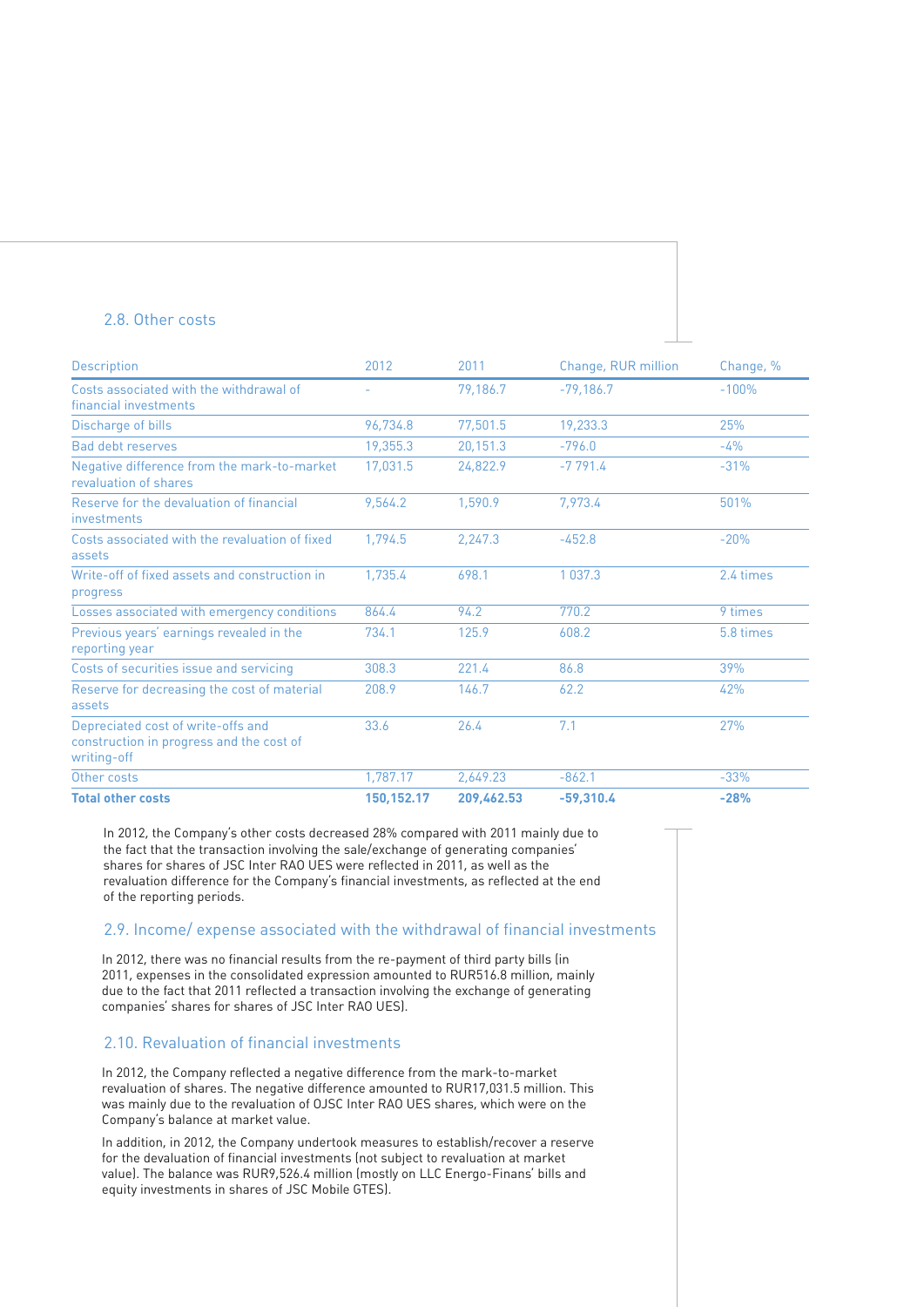# 2.11. Provisions for the impairment of accounts receivable ВIn 2012, based on an evaluation of accounts receivable and the probability that these accounts would be re-paid, the Company established a bad debt reserve in the amount of RUR19.355 million and also recovered a reserve in the amount of RUR9.378 million, which had been established in 2011. A negative financial result from the above-mentioned operations amounted to RUR9.977 million, including: The balance of the establishment and the recovery of the reserve for bills owned by LLC Index of Energy of Federal Grid Company, which amounted to (+) RUR6.904 million; A reserve for interest on bills owned by LLC Energo-Finans in the amount of (+) RUR4.621 million was established; The balance of the establishment and recovery of the reserves mainly for the service contracts for electricity transmission through the UNEG, which amounted to (-) RUR1.548 million. In 2011, the financial result from the recovery and establishment of bad debt reserves amounted to RUR11,727.19 million (the recovered reserve was RUR8,424.10 million, whereas the established reserve totaled RUR20,151.29 million). 2.12. Current profit tax Compared with the previous year, in 2012, total profit tax fell 82.5% to amount to RUR1,470.68 million. The change in profit tax was caused by an increase in the value of depreciation charges, which are deductible in tax accounting, due to the large inputs of power grid facilities in fixed assets. 2.13. Net profit (loss) in the reporting period The Company's FY 2012 loss amounted to RUR24,501.9 million (whereas, the 2011 loss was RUR2,468.4 million). The Company's loss occurred due to the following factors: — A write-off of negative difference resulting from the revaluation of securities, listed on the market, at market value (mostly JSC Inter RAO UES) in the amount of RUR17,031.5 million; — A negative balance of operations involving the establishment and recovery of reserves for the devaluation of financial investment (not subject to revaluation at the market value), which amounted to RUR9,526.4 million (mostly on bills owned by LLC Energo-Finans and equity investments in the shares of JSC Mobile GTES); — A negative balance of operations involving the establishment and recovery of bad debt reserves in the amount of RUR9,977.2 million (mainly due to the revaluation of energy companies' shares which were on the balance of the Index of Energy of Federal Grid Company and interest on LLC Energo-Finans' bills). 3. The Company's net assets

According to accounting report data, in 2012, the value of Federal Grid Company's net assets decreased RUR3,923.7 million compared with the similar period in 2011 and by RUR2,895.6 million, according to an evaluation based on assumptions.

|                                  | 2011       |                                                                          |            | 2012                                                            |
|----------------------------------|------------|--------------------------------------------------------------------------|------------|-----------------------------------------------------------------|
| Index                            | Nominal*   | Taking into account<br>contributions to<br>authorized capital** Nominal* |            | Taking into account<br>contributions to<br>authorized capital** |
| Value of net assets, RUR million | 853,801.14 | 856,020.4                                                                | 849.877.49 | 853,124.79                                                      |

\*Evaluation based on data from the accounting reports;

\*\* In 2011 and 2012, the authorized capital of Federal Grid Company increased via the issue of additional shares. This led to the inclusion of running debts to founding members in regard to contributions to the authorized capital into accounts payable reflected in accounting reports among other short-term liabilities. Once the report on the issue of additional shares is registered with the Russian Federal Financial Markets Services, the debt in question will be included in the Company's authorized capital. Evaluation of the value of net assets is specified taking into account the inclusion of debt in regard to contributions to authorized capital in the Company's own capital. Debt amounted to RUR2,219.2 million in 2011 and RUR3,247.3 million in 2012.